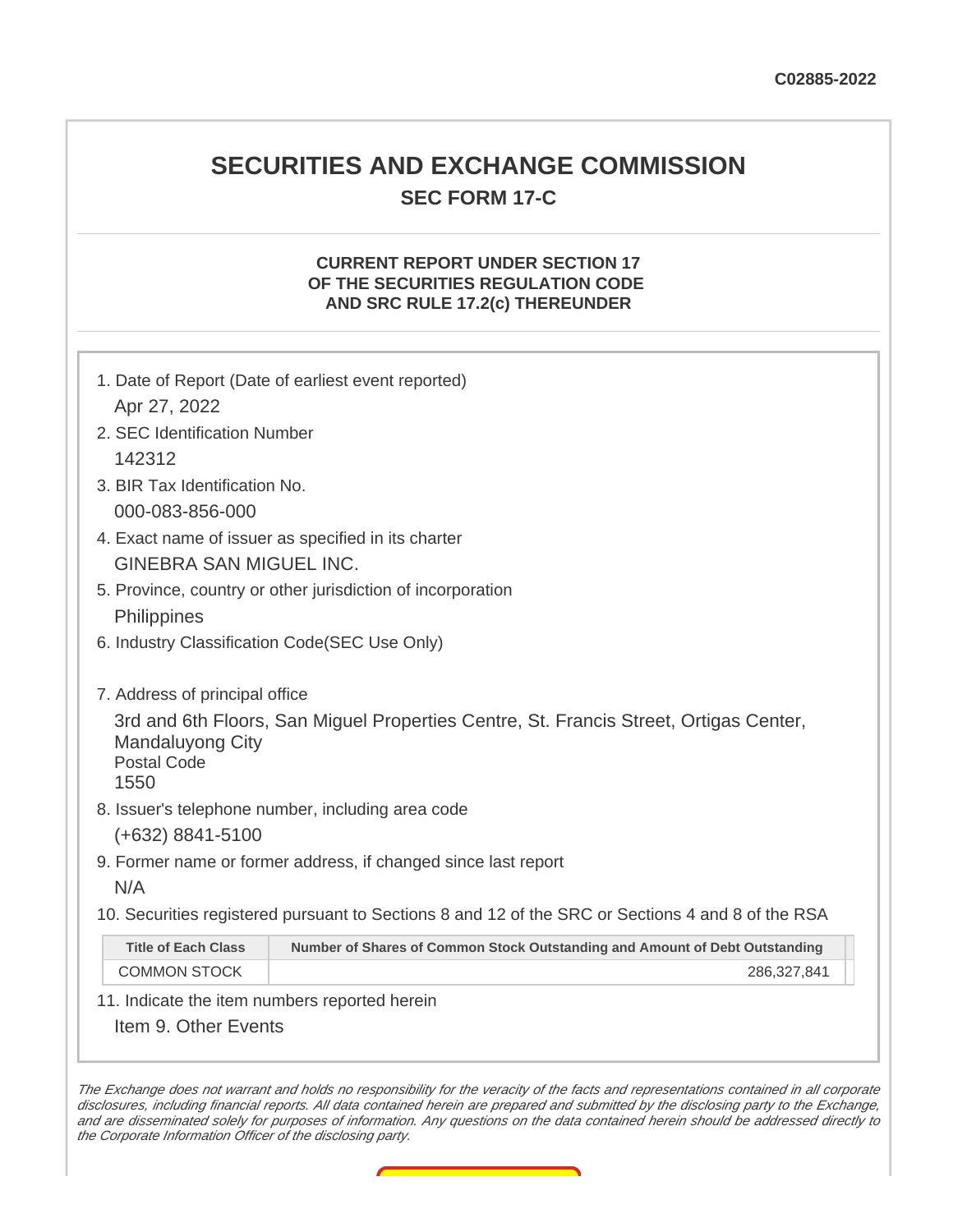

# **Ginebra San Miguel, Inc. GSMI**

### **PSE Disclosure Form 7-1 - Notice of Annual or Special Stockholders' Meeting References: SRC Rule 17 (SEC Form 17-C) and Sections 7 and 4.4 of the Revised Disclosure Rules**

**Subject of the Disclosure**

Change in the Agenda of the 2022 Regular Annual Stockholders' Meeting (RSM)

**Background/Description of the Disclosure**

The amendment in this disclosure refers the Agenda of the RSM of the Company.

### **Type of Meeting**

- **☑** Annual
- **D** Special

| Date of Approval by<br><b>Board of Directors</b> | Apr 27, 2022                                                                                                                |
|--------------------------------------------------|-----------------------------------------------------------------------------------------------------------------------------|
| Date of Stockholders'<br><b>Meeting</b>          | May 26, 2022                                                                                                                |
| <b>Time</b>                                      | $2:00$ P.M.                                                                                                                 |
| Venue                                            | The meeting will be via remote communication and livestreamed at the Company's website:<br>http://www.ginebrasanmiguel.com. |
| <b>Record Date</b>                               | Apr 21, 2022                                                                                                                |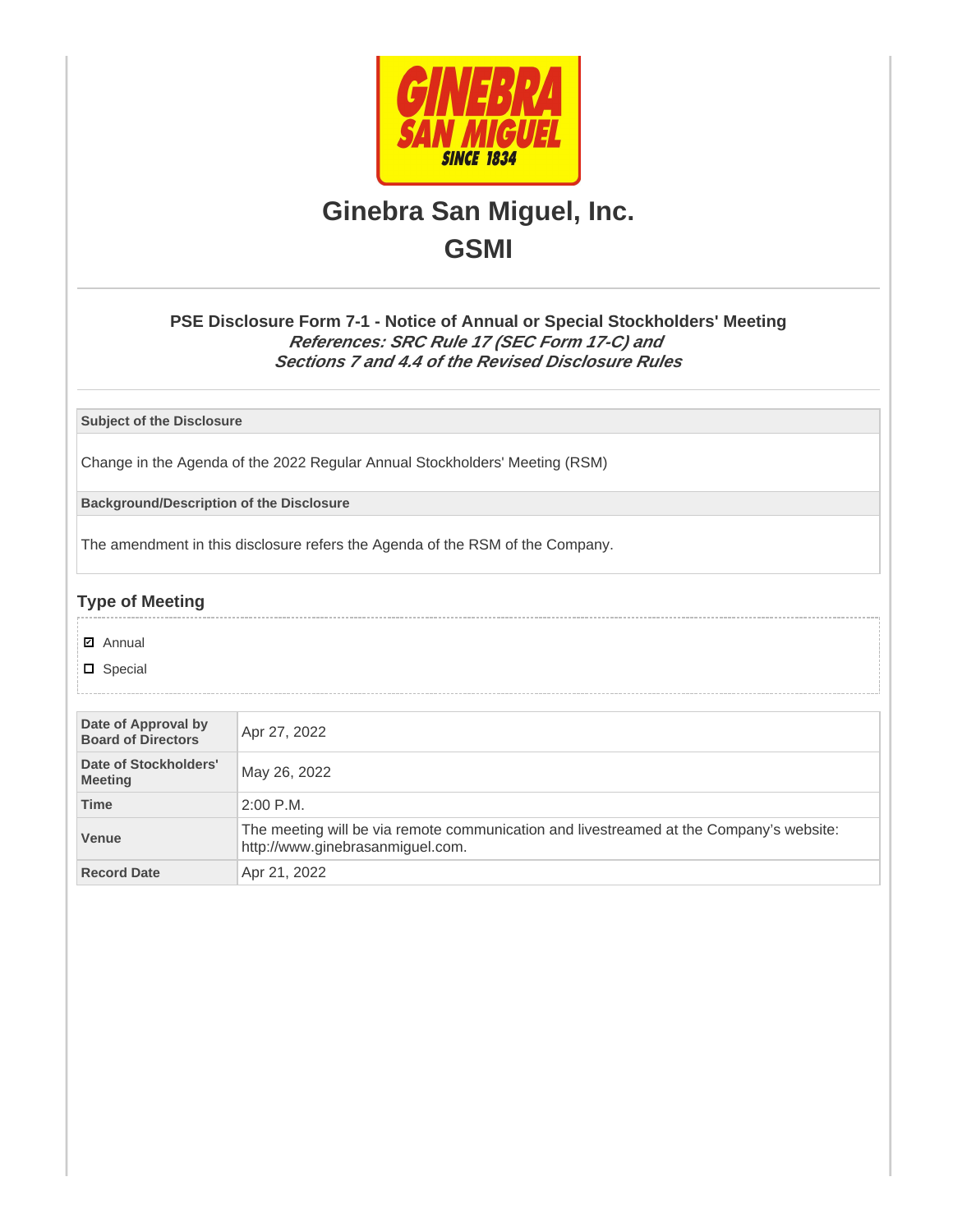| Agenda | Agenda<br>1. Call to Order/Certification of Notice and Quorum<br>2. Approval of the Minutes of the Regular Stockholders' Meeting held on May 27, 2021<br>3. Presentation of the 2021 Annual Report<br>4. Ratification of Acts and Proceedings of the Board of Directors and Corporate Officers<br>5. Approval of the Amendment to Article II (Secondary Purpose) of the Amended Articles of<br>Incorporation to include in paragraph 2 the manufacture, acquisition, importation, exportation,<br>preparation, distribution, buying and selling on wholesale basis only of alcohol related and<br>alcohol-based products including but not limited to pharmaceutical grade alcohol and other<br>similar products.<br>6. Election of Directors<br>7. Appointment of External Auditor<br>8. Other Matters |
|--------|---------------------------------------------------------------------------------------------------------------------------------------------------------------------------------------------------------------------------------------------------------------------------------------------------------------------------------------------------------------------------------------------------------------------------------------------------------------------------------------------------------------------------------------------------------------------------------------------------------------------------------------------------------------------------------------------------------------------------------------------------------------------------------------------------------|
|        | 9. Adjournment                                                                                                                                                                                                                                                                                                                                                                                                                                                                                                                                                                                                                                                                                                                                                                                          |

### **Inclusive Dates of Closing of Stock Transfer Books**

| <b>Start Date</b> | Apr 22, 2022 |
|-------------------|--------------|
| <b>End Date</b>   | Apr 26, 2022 |

**Other Relevant Information**

Please see attached Amended Notice of RSM and SEC Form 17-C approving the said amendment.

### **Filed on behalf by:**

| <b>Name</b>        | Christine Angelica Felix                                  |
|--------------------|-----------------------------------------------------------|
| <b>Designation</b> | Assistant Corporate Secretary and Associate Legal Counsel |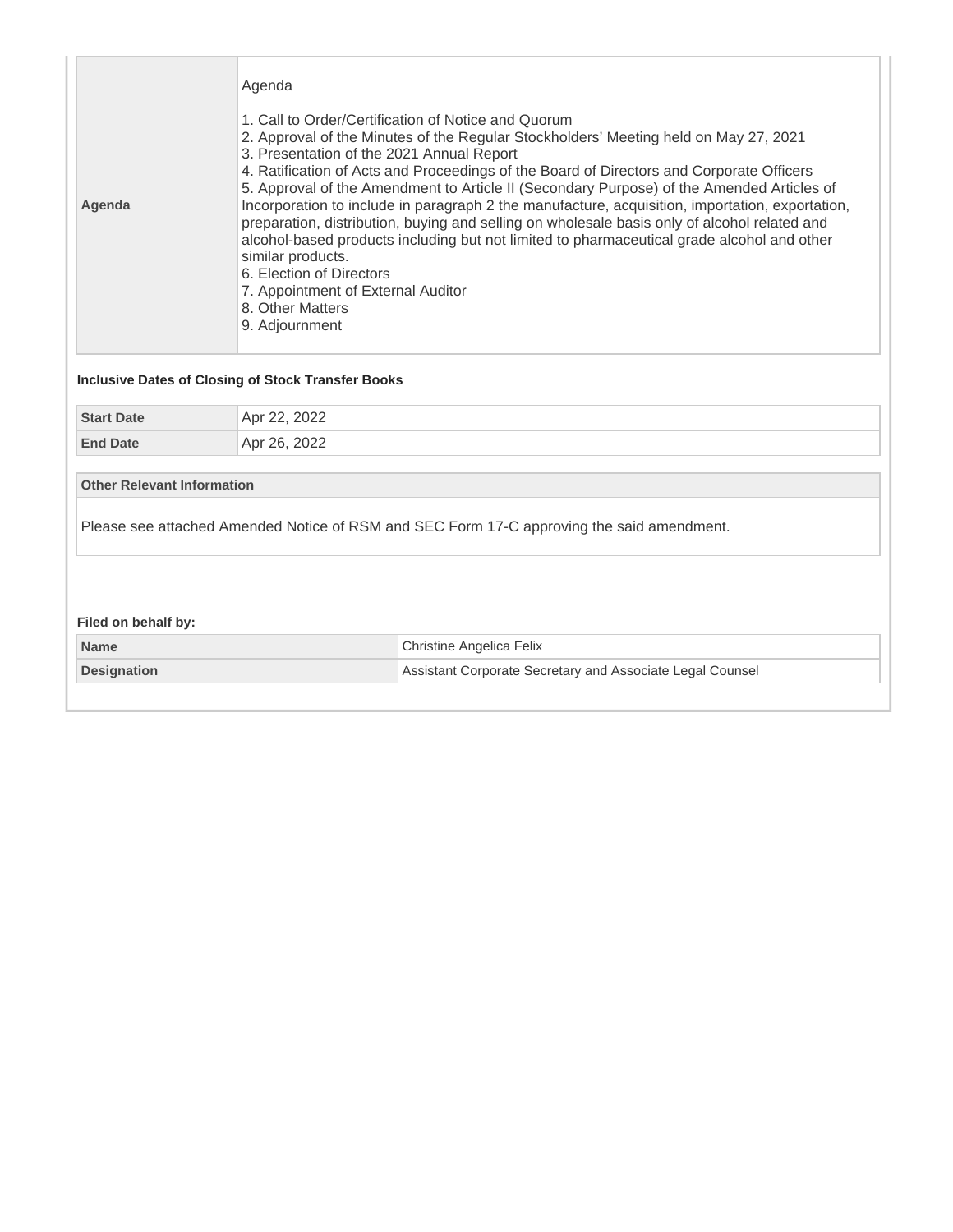

April 27, 2022

The Philippine Stock Exchange, Inc. Disclosure Department 6th Floor, PSE Tower 28<sup>th</sup> Street, corner 5<sup>th</sup> Avenue Bonifacio Global City, Taguig City

#### NOTICE OF THE REGULAR STOCKHOLDERS' MEETING

NOTICE is hereby given that the Regular Stockholders' Meeting of Ginebra San Miguel Inc. (the "Company") will be held as follows.

#### **Schedule** a.

| Date and time of the 2021 Regular Stockholders' Meeting:<br>Record date of the stockholders entitled to vote: | May 26, 2022 at 2:00 P.M.<br>April 21, 2022 |
|---------------------------------------------------------------------------------------------------------------|---------------------------------------------|
| Closing of stock and transfer books:                                                                          | April 22- 26, 2022                          |
| Deadline for the submission of proxies:                                                                       | May 12, 2022                                |
| Validation of proxies:                                                                                        | May 19, 2022                                |

#### b. Venue

Via remote communication and livestreamed at the Company's website, http://www.ginebrasanmiquel.com.

#### c. Agenda

- Call to Order/Certification of Notice and Quorum  $1.$
- Approval of the Minutes of the Regular Stockholders' Meeting held on May 27, 2021  $2.$
- $3.$ Presentation of the 2021 Annual Report
- Ratification of Acts and Proceedings of the Board of Directors and Corporate Officers  $4.$
- 5. Approval of the Amendment to Article II (Secondary Purpose) of the Amended Articles of Incorporation to include in paragraph 2 the manufacture, acquisition, importation, exportation, preparation, distribution, buying and selling on wholesale basis only of alcohol related and alcohol-based products including but not limited to pharmaceutical grade alcohol and other similar products.
- 6. **Election of Directors**
- Appointment of External Auditor  $7.$
- 8. **Other Matters**
- 9. Adjournment



Centre, St. Francis Street, Ortigas Center, Mandaluyong City, Metro Manila, Philippines 1550<br>Telephone: (632) 8841-5100 Fax: (632) 8843-2211 3<sup>rd</sup> and 6<sup>th</sup> Floors, San Miguel Prop

A Subsidiary of:

**SAN MIGUEL CORPORATION**